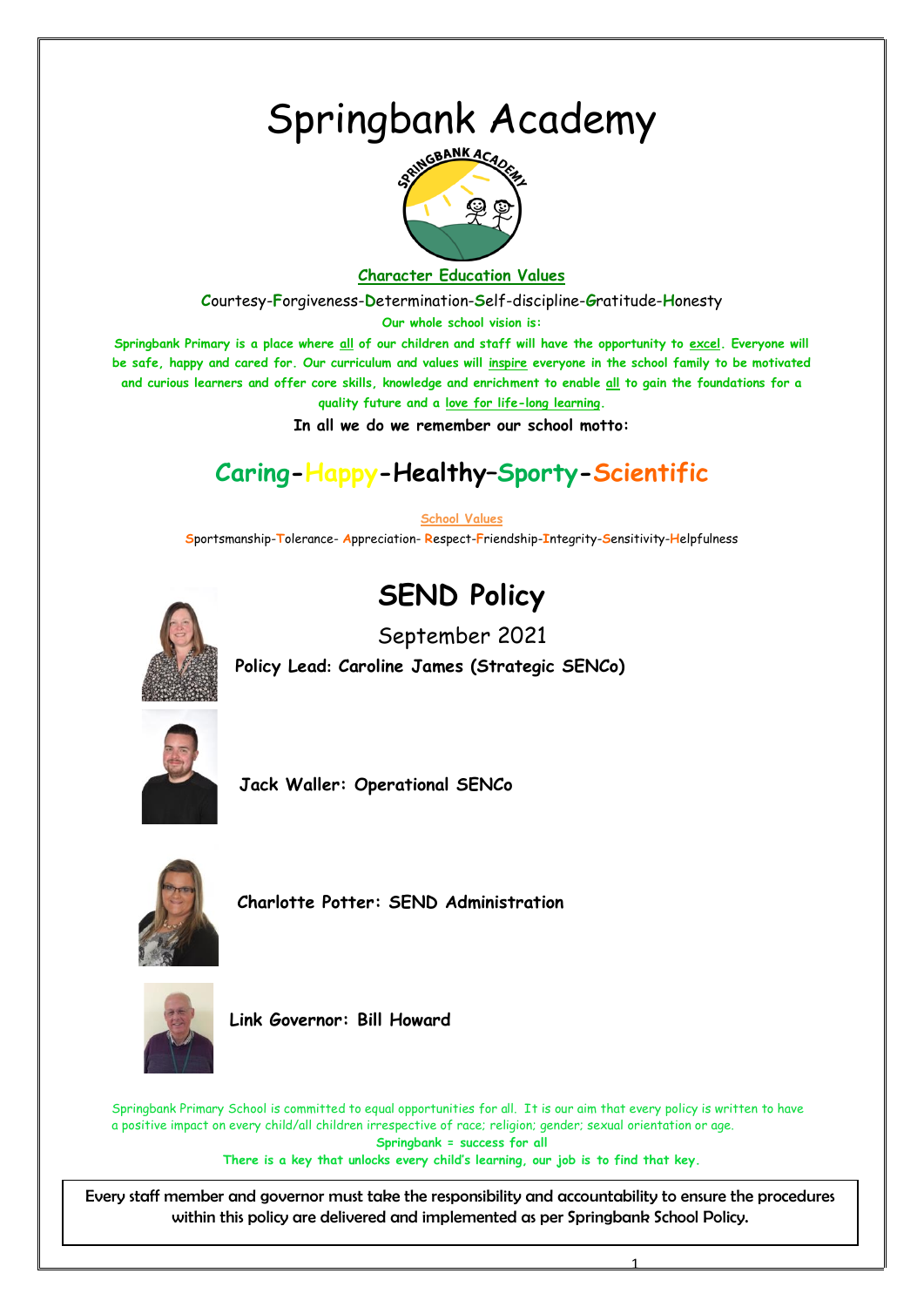

#### **A whole school policy is one understood by the whole community.**

Head Teacher: Mrs Julie Vaccari

SENCo's: Mrs Caroline James and Mr Jack Waller

Date of Policy: September 2021

Policy Reviewed: Annually

At Springbank Academy our foremost aim is to provide for every child a caring and supportive environment in which they develop their full potential.

#### **Definitions of special educational needs and Disabilities (SEND) taken from section 20 of the Children and Families Act 2014.**

A child or person has SEN if they have a learning difficulty or disability which calls for special educational provision to be made for them. A child of compulsory school age or a young person has a learning difficulty or disability if they:

- a) have a significantly greater difficulty in learning than the majority of others of the same age; or
- b) have a disability which prevents or hinders them from making use of educational facilities of a kind generally provided for others of the same age in mainstream schools or mainstream post-16 institutions.

A child under compulsory school age has special educational needs if they fall within the definition at (a) or (b) above or would do so if special educational provision was not made for them.

Children must not be regarded as having a learning difficulty solely because the language or form of language of their home is different from the language in which they will be taught.

The framework for supporting children and young people with special educational needs is contained within the SEN Code of practice. A copy of which can be found on the Department for Education's website: [www.education.gov.uk/schools/pupilsupport/sen](http://www.education.gov.uk/schools/pupilsupport/sen)

Nottinghamshire has developed a SEND Local Offer, which is a resource that is designed to support children and young people with special educational needs and / or disabilities and their families. It describes the services and provision that are available both to families in Nottinghamshire that have an education, health and care plan and those that do not have a plan, but still experience some form of special educational need. The SEND Local Offer includes information about public services across education, health and social care, as well as those provided by the private, voluntary and community sectors.

www. nottinghamshire.sendlocaloffer.org.uk

**Mission statement**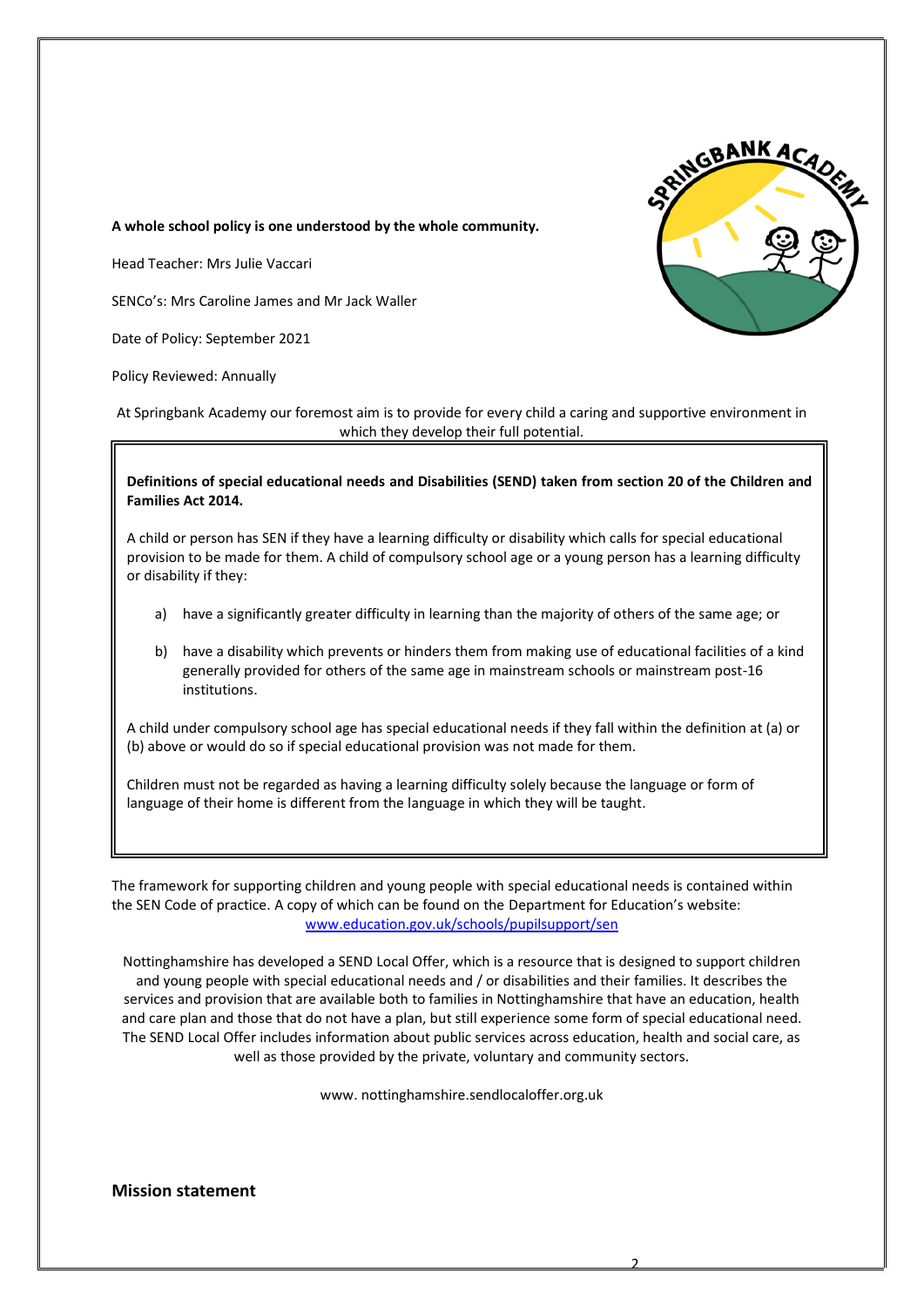At Springbank Academy we have adopted a whole- school approach to SEND policy and practice. This policy recognises the entitlement of all children to a balanced, broadly based curriculum and reinforces the need for teaching that is fully inclusive. The Governing Body will ensure that appropriate provision will be made for all pupils with SEN. Children identified as having SEND are, as far as is practicable, fully integrated into mainstream classes. Every effort is made to ensure that they have full access to the National Primary Curriculum and are integrated into all aspects of school life.

# **1. Aims and objectives**

#### **Our aims are:**

- To ensure that all children have access to a broad and balanced curriculum.
- To provide a rounded, broad and balanced curriculum appropriate to individual's needs and abilities.
- To ensure the identification of all pupils requiring SEND provision as early as possible in their school career.
- To ensure that SEND children take as full a part as possible in all school activities.
- To ensure that parents of SEND pupils are kept fully informed of their child's progress and attainment and work in partnership with the school.
- To ensure that SEND pupils are involved, where practicable, in decisions affecting their future SEND provision.
- To provide 2 SENCo's to secure a teaching and learning overview.

#### **Objectives:**

#### **Identify the needs of pupils with SEND as early as possible.**

Early identification of pupils with SEND is a priority at Springbank Academy. This is most effectively done by gathering information from parents, education, health and care services and any early years settings attended prior to the child's entry into school.

#### **Monitor the progress of all pupils**

To aid the identification of pupils with SEND. Continuous monitoring of those pupils with SEND by their teachers will help to ensure that they are able to reach their full potential.

Progress and learning capacity is a crucial factor in determining the need for additional support. Where teachers elicit that a pupil's learning is of concern, one of the SENCo's will be consulted. The SENCo and class teacher will review the approaches implemented. Further action will be taken if, despite receiving a personalised learning curriculum and quality first teaching, pupils:

- Continue to make little or no progress over a sustained period from their starting point.
- Continue to achieve considerably lower than age expectations.
- Continue to demonstrate difficulty in developing speech and vocabulary foundational skills needed for a successful life.
- Show persistent emotional/social difficulties which impede their own learning or that of the group.
- Have sensory/physical problems, and make little progress despite the provision of specialist equipment / programmes.
- Experience communication and/or interaction problems and make little or no progress despite experiencing a tailored and bespoke curriculum.

**Make appropriate provision to overcome all barriers to learning and ensure pupils with SEN&D have full access to the National Curriculum**.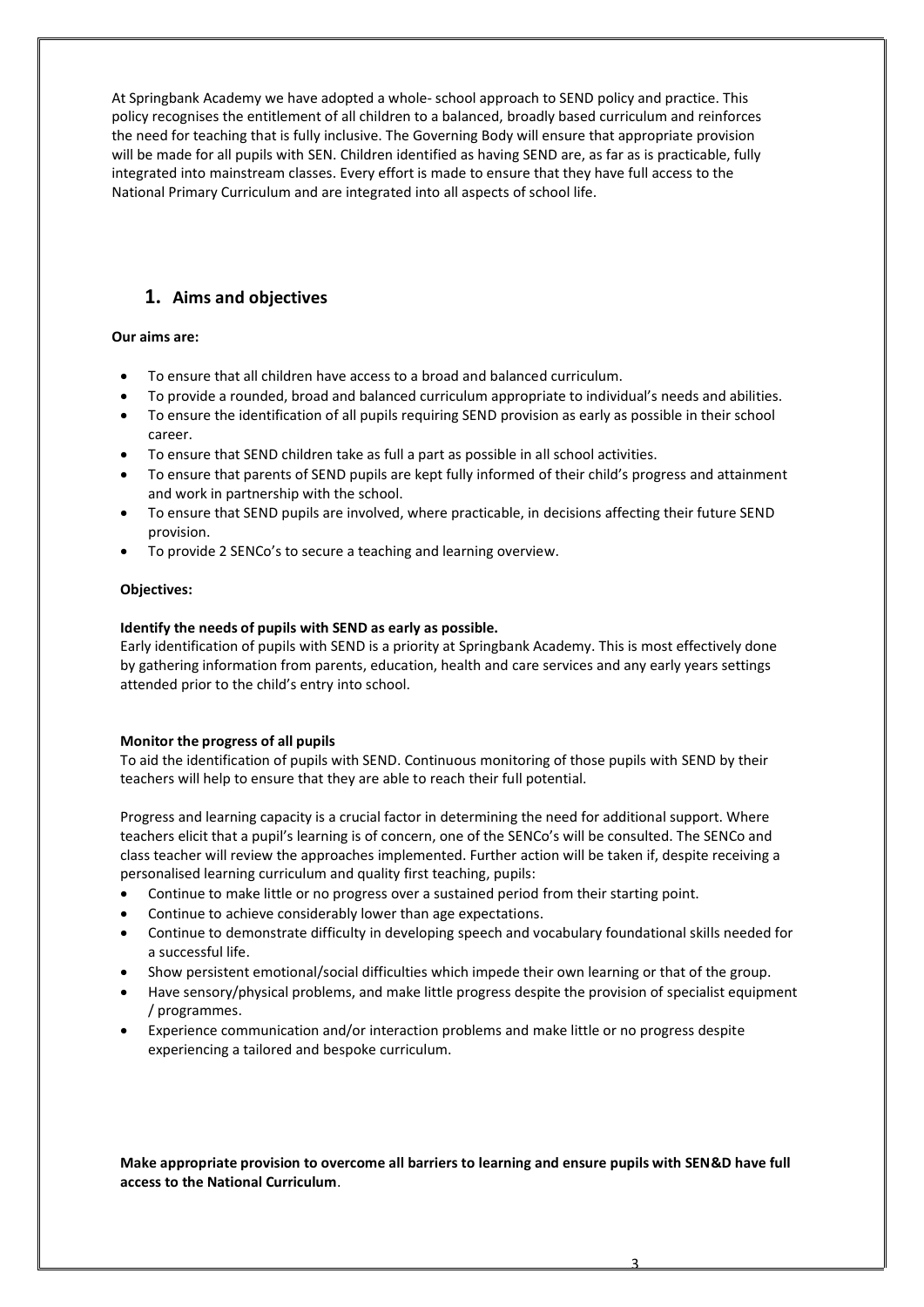This will be co-ordinated by the SENCo and Head Teacher and will be carefully monitored and regularly reviewed in order to ensure that individual targets are being met and all pupils' needs are catered for. SEND provision might include deployment of co-teachers and specialised support staff to work with a pupil.

- Provision of alternative learning materials/ specialist equipment.
- Individual / group support and pre-teaching.
- Implementation of an intervention and monitoring the effectiveness.
- Staff development/training to undertake more effective strategies.
- Access to specialist support services for advice on strategies, equipment, or staff training.
- Advice from the Family SENCo.

#### **Work with parents**

To gain a better understanding of their child and involve them in all stages of their child's education. Engage in open and supportive discussions that encourage parental confidence to share information that would be helpful in supporting their child. This includes supporting them in terms of understanding SEND procedures and practices, providing regular review on their child's learning capacity, and providing information annually on the provisions for pupils within the school, and the effectiveness of the SEN&D policy and the school's SEND work. This forms part of the school's SEN Information report. Consideration needs to be given to presenting information in a way that is responsive to the individual needs of parents. Springbank Academy firmly believes in developing a strong and active partnership with parents/carers and that this will enable children and young people with SEND to achieve their potential. The school recognises that parents have a unique overview of the child's needs and how best to support them, and that this gives them a key role in the partnership. The school therefore considers parents of SEND pupils as valued and essential partners in the process.

#### **Work with and in support of outside agencies when the pupils' needs cannot be met by the school alone.**

The school also recognises the important contribution that external support services make in assisting to identify, assess, and provide for, SEND pupils. External support services will be asked to provide further assessments and advice, when specialist advice is needed for continuing to move the learning forward. Parental consent will be sought for any involvement required from external agencies. Where appropriate, the school may request direct intervention/support from a specialist.

#### **Create a school environment where pupils feel safe to voice their opinions of their own needs.**

We recognise pupil participation is a right and this will be reflected in their involvement in collaborative decision-making alongside their parent/carer and the school. They will also be encouraged to voice their opinion through wider opportunities for participation in school life.

# **2. Responsibility for the coordination of SEND provision**

- The person responsible for overseeing the provision for children with SEND is Julie Vaccari (Headteacher).
- The people co-ordinating the day to day provision of education for children with SEND is Caroline James and Jack Waller. (SENCO's)
- The people responsible for co-ordinating the provision of reading for all children including those with SEND is Julie Vaccari (Head teacher) Adam Lumley (English lead) and Sara Dunn (Reading Lead).
- The person responsible for overseeing the personal development, for all children including those with SEND is Joely Keetch. The person responsible for overseeing behaviour and attitude is Adam Lumley (Behaviour lead)

4

# **3. Arrangements for coordinating SEN provision**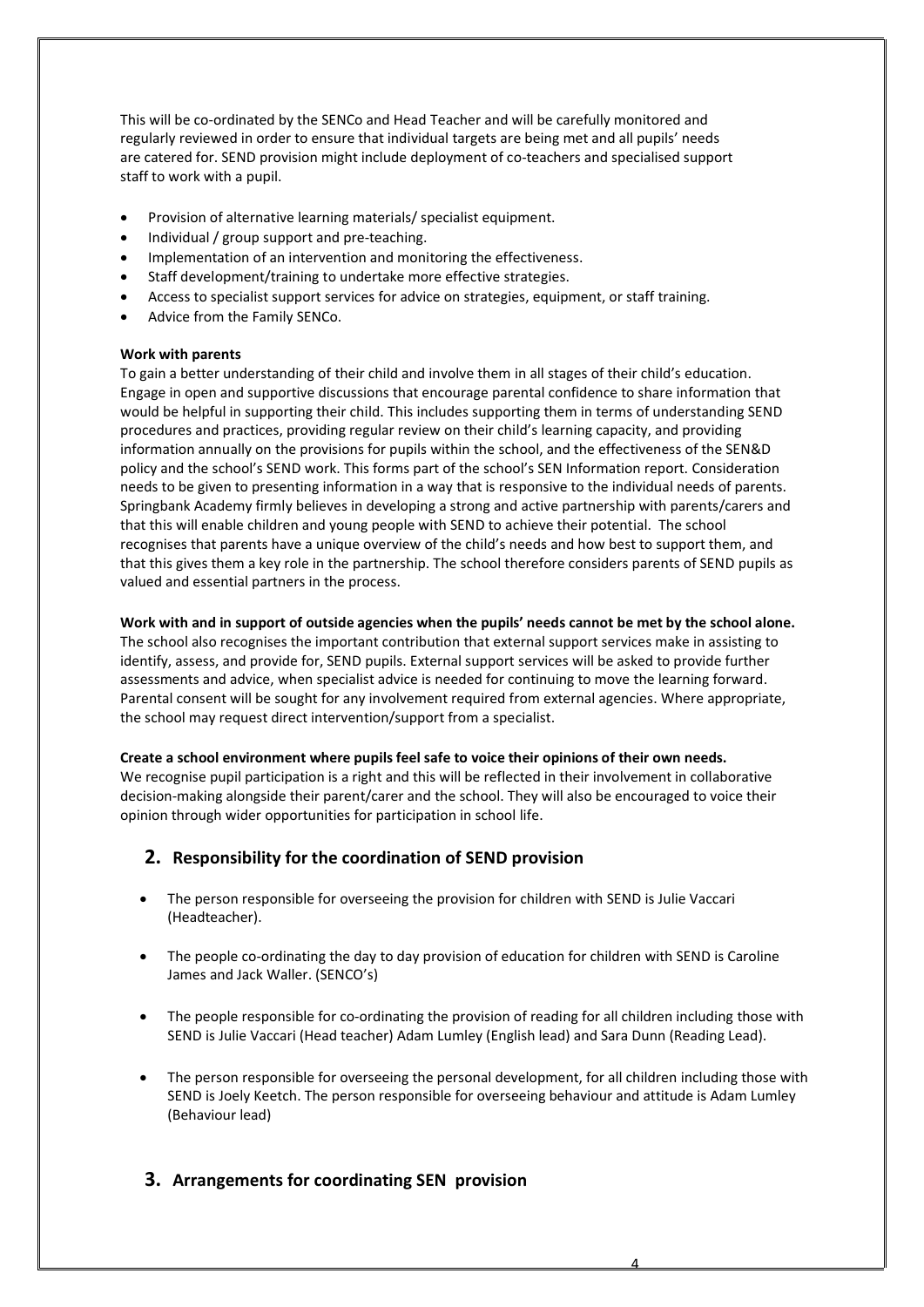The SENCo's will ensure restricted access to SEN support records, following GDPR guidelines. Information may include:

- Information from those who support the child (including parents/carers and external agencies).
- Individual Provision Map for those children in receipt of additional funding.
- One- page profile.
- Any other appropriate documentation such as a Health Care Plan or Risk Assessment etc.
- These will be available at all times to the DPO and Head Teacher in a place accessible for SARS.

#### **All staff can access:**

- The Springbank SEND Policy
- A copy of the full SEND Record of Need
- The SEND Code of Practice (Statutory Guidance for a school who work with and support children with SEND - Section 6)
- Information on individual pupils' special educational needs (SEN Support Record Keeping/individual file)
- Practical advice, teaching strategies, and information about types of special educational needs and disabilities following a graduated response.
- Information on current legislation and SEND provision
- Information available through Nottinghamshire's SEND Local Offer

[www.nottinghamshire.sendlocaloffer.org.uk](http://www.nottinghamshire.sendlocaloffer.org.uk/)

This information is made accessible to all staff to aid the effective co-ordination of the school's SEND provision. In this way, every staff member will have complete and up-to-date information about all pupils with special needs and their requirements which will enable them to provide for the individual needs of all pupils.

# **4. Admission arrangements**

The admission arrangements for all pupils are in accordance with national legislation, including the Equality Act 2010*.* This includes children with any level of SEN; those with Education, Health and Care Plans and those without. The Governing Body believes that the admissions criteria should not discriminate against pupils with SEND and has due regard for the practice advocated in the SEN&D Code of Practice.

Springbank Academy complies with all relevant accessibility requirements, and these can be found in the School's Accessibility Plan.

Please refer to School Admissions Policy and over-subscription criteria available on the school website.

# **5. Allocation of resources for pupils with SEND**

All pupils with SEND will have access to Element 1 and 2 of a school's budget. Some pupils with SEND may access additional funding. This additional funding might be from a budget which is devolved to and moderated by the Family of Schools. (The Family of Schools comprises of local primary schools and an independent Family SENCo. For those with the most complex needs, additional funding is retained by the local authority. This is accessed through the Family of Schools. The Family SENCo will refer individual applications to a multi-agency panel, which is administered by the Local Authority, who will determine whether the level and complexity of need meets the threshold for this funding.

The Head Teacher, SENCo's and Governing Body will establish a clear picture of the resources that are available to the school and will consider their strategic approach to meeting SEN&D in the context of the total resources available, including any resources targeted at particular groups such as the pupil premium. Where possible, the individual needs of each child are met to enable them the opportunity to reach their full potential. The allocation of funding is reviewed on a regular basis through provision mapping and the rigorous tracking of learning to ensure the SEND provision is effective and considered 'best value for money'. Such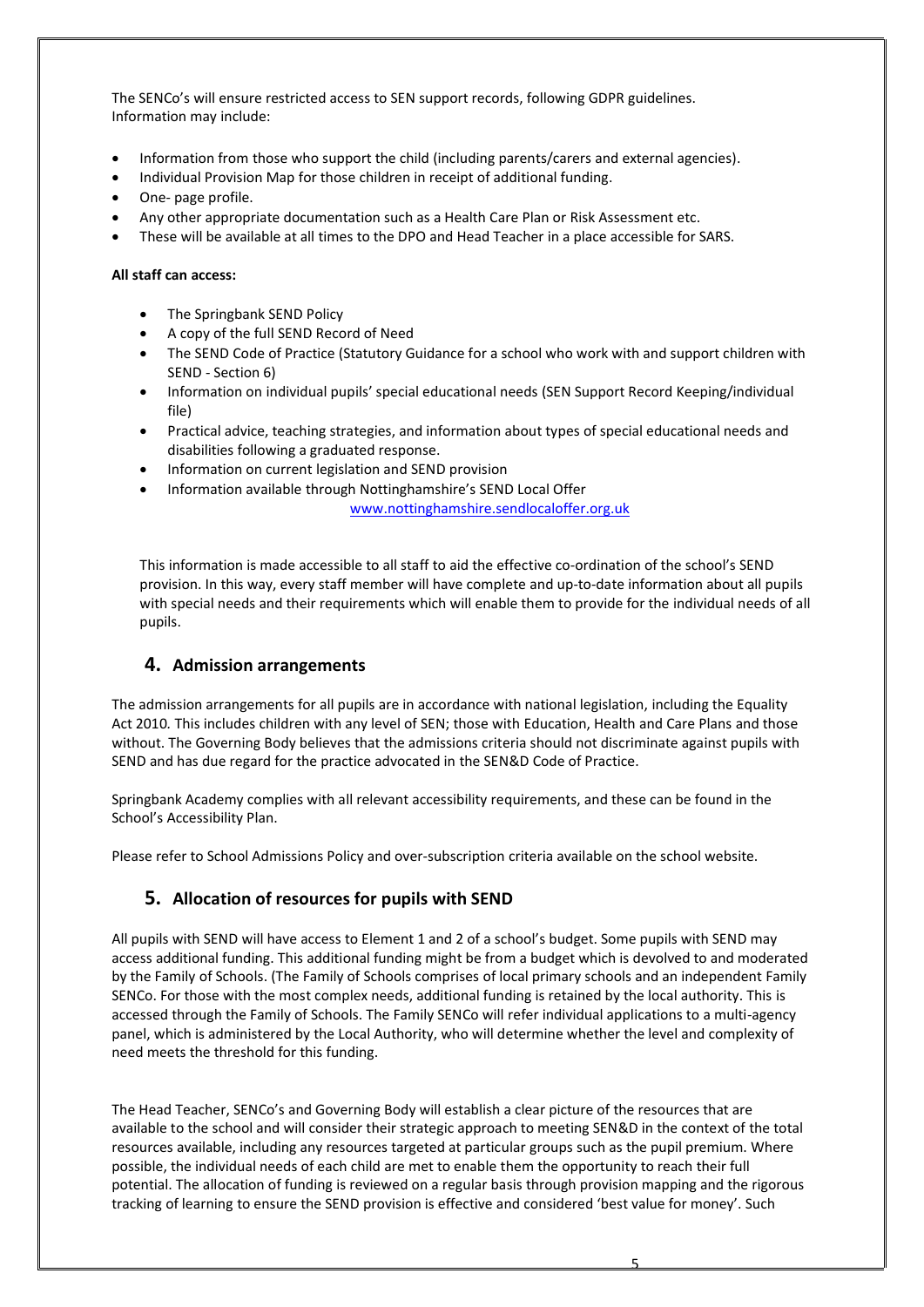monitoring has enabled the allocation of provision to be altered where appropriate according to the needs of the school / individual children.

# **6. Identification of pupils needs**

#### **Identification**

See definition of Special Educational Needs at start of policy

#### **A graduated approach:**

#### *Quality First Teaching*

- a) Any pupils who are falling significantly outside of the range of expected academic achievement in line with their starting points and predicted progress profile.
- b) Once a pupil has been identified as possibly having SEND they will be closely monitored by staff in order to gauge their level of learning and possible need for specialist intervention.
- c) The child's class teacher will take steps to provide tailored, personalised learning opportunities that will aid the pupil's academic progression and enable the teacher to better understand the provision and teaching style that needs to be applied.
- d) The SENCo will be consulted as needed for support and advice and may wish to observe the pupil in class.
- e) Through (b) and (d) it can be determined which level of provision the child will need going forward.
- f) If a pupil has recently been removed from the SEND Record of Need they will continue to be tracked through the school monitoring system.
- g) Parents are encouraged to share information and knowledge with the school. If they raise a concern regarding their child a Concern Form will be completed with the class teacher / SENCo. Any action to be taken will be recorded and dated accordingly. The course of action will be monitored and reviewed on a regular basis until the concern is no longer relevant or the child has been added to the SEN&D Record of Need.
- h) Pupil moderation meetings are used to monitor and assess the progress being made by the child. The frequency of these meetings is dependent on the individual child's needs and progress being made.

#### *SEND Support*

Where it is determined that a pupil does have SEN, parents will be formally advised of this and the decision will be added to the school SEND Record of Need. The aim of formally identifying a pupil with SEN is to help school to ensure that effective provision is put in place and so remove barriers to learning. The support provided consists of a four – part process:

- **Assess**
- Plan
- Do
- Review and Evaluate

This is an ongoing cycle to enable the provision to be refined and revised as the understanding of the needs of the pupil grows. This cycle enables the identification of those interventions which are the most effective in supporting the pupil to achieve good progress and outcomes.

# **Assess**

This involves clearly analysing the pupil's needs using the class teacher's assessment and experience of working with the pupil, details of previous progress and attainment, comparisons with peers and national data, as well as the views and experience of parents. The pupil's views and where relevant, advice from external support services will also be considered. Any parental concerns will be noted and compared with the school's information and assessment data on how the pupil is progressing.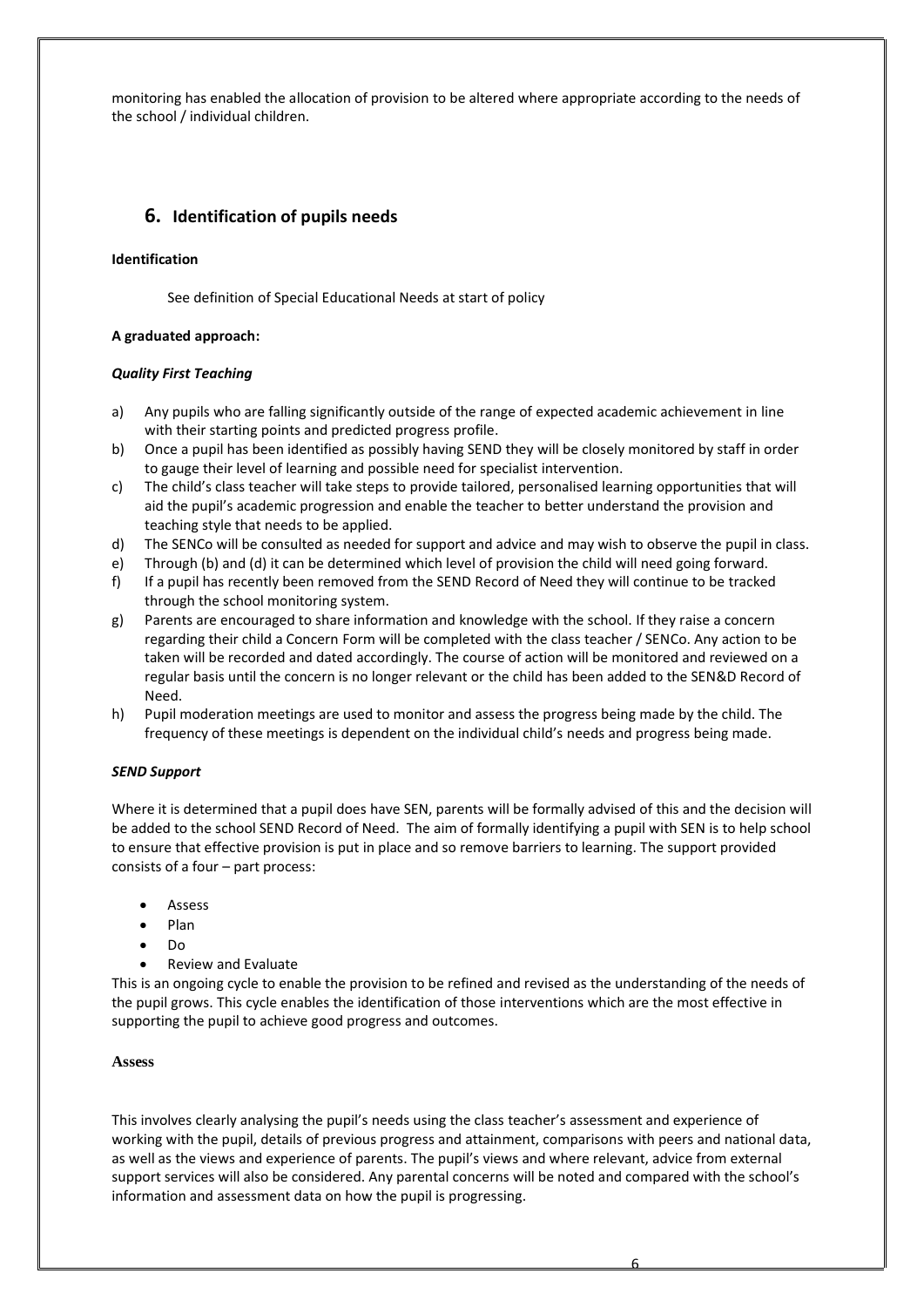This analysis will require regular reviews to ensure that support and intervention is matched to needs, that barriers to learning are clearly identified and being overcome and that the interventions being used are developing and evolving as required. Where external support staff are already involved, their work will help inform the assessment of need and forward learning journey. Where they are not involved they may be contacted, if this is felt to be appropriate, following discussion and agreement from parents/carers.

#### **Plan**

Planning will involve consultation between the teacher and SENCo to agree the adjustments, interventions and support that are required; the impact on progress, development and or behaviour that is expected and a clear date for review. Parental involvement may be sought, where appropriate, to reinforce or contribute to progress at home.

All those working with the pupil, including support staff will be informed of their individual needs, the support that is being provided, any particular teaching strategies/approaches that are being employed and the outcomes that are being sought, so that the pupil benefits from a consistent approach.

#### **Do**

The class teacher remains responsible for working with the child on a day-to-day basis. They will retain responsibility even where the interventions may involve group or one-to-one teaching away from the main class teacher. They will work closely with teaching assistants and /or relevant specialist staff to plan and assess the impact of support and interventions and links with classroom teaching. Support with further assessment of the pupil's strengths and learning improvement areas, problem solving and advising of the implementation of effective support will be provided by the SENCo.

#### **Review and Evaluate**

Reviews will be undertaken in line with agreed dates. The evaluation process will measure the impact and quality of the support and interventions. It will also take account of the views of the pupil and their parents. The class teacher, in conjunction with the SENCo's and Head Teacher will revise the support and outcomes based on the pupil's progress and development making any necessary amendments going forward, in consultation with parents and the pupil.

Parents will be provided with clear information about the impact of support to enable them to be involved in planning the next steps.

#### **Request for an Education, Health and Care (EHC) Plan**

If a child has lifelong or significant difficulties, they may undergo a Statutory Assessment Process which is requested by the parent. This will occur where the complexity of need or a lack of clarity around the needs of the child are such that a multi-agency approach to assessing that need, to planning provision and identifying resources, is required.

The application for an Education, Health and Care Plans will combine information from a variety of sources including:

- Parents
- **Teachers**
- SENCo
- Family SENCo
- Social Care
- Health professionals

Further information about EHC Plans can found via the SEND Local Offer:

[www.nottinghamshire.sendlocaloffer.org.uk](http://www.nottinghamshire.sendlocaloffer.org.uk/)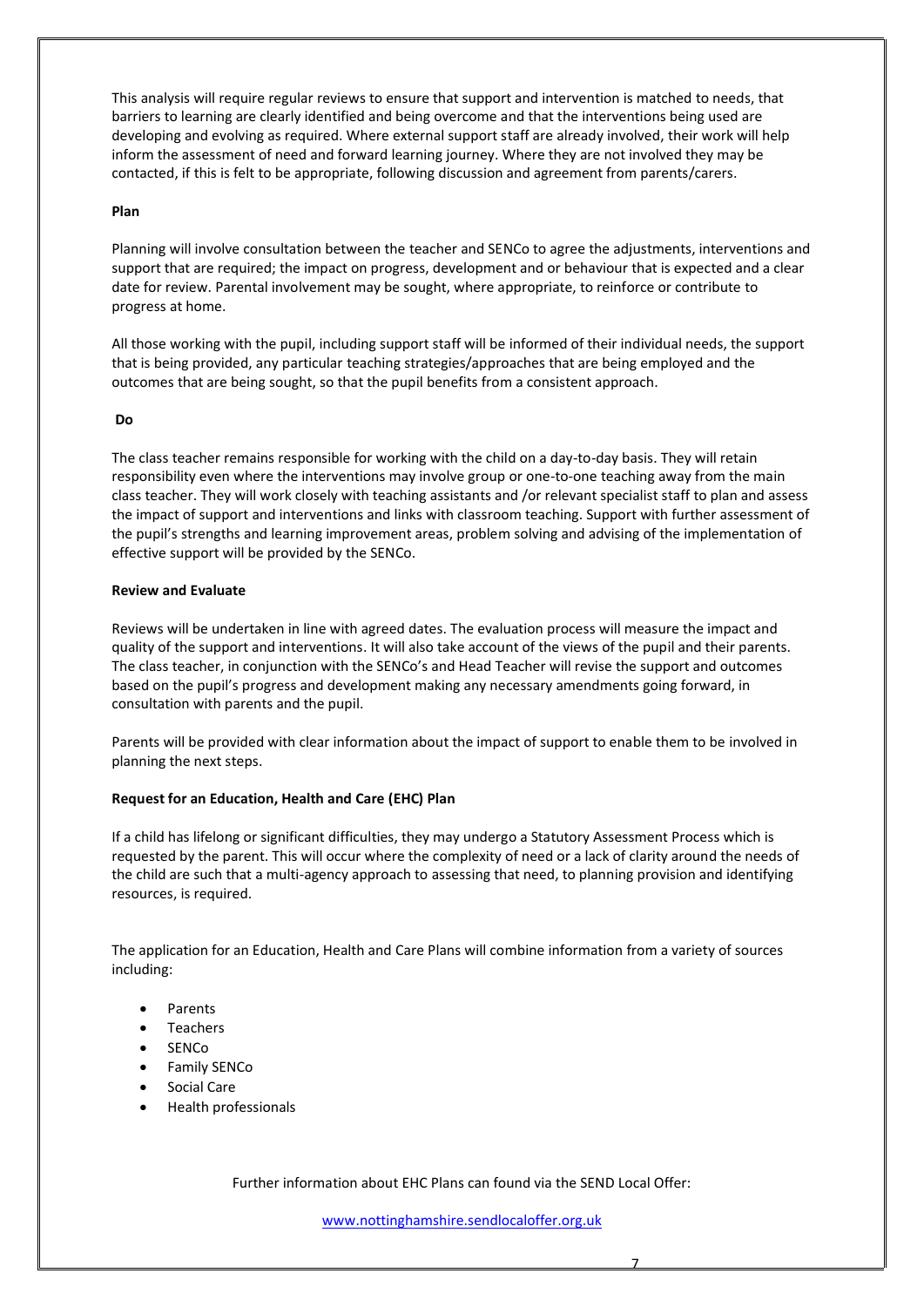#### or by contacting Ask Us Nottinghamshire : 0800 1217772

#### or Integrated Children's Disability Service Assessment Team

Email: icds.duty@nottscc.gov.uk

Tel: 0115 8041275

#### **Education, Health and Care Plans [EHC Plan]**

- a. Following Statutory Assessment, an EHC Plan will be provided by Nottinghamshire County Council, if it is decided that the child's needs are not being met by the support that is ordinarily available. The school and the child's parents will be involved developing and producing the plan.
- b. Parents have the right to appeal against the content of the EHC Plan. They may also appeal against the school named in the Plan if it differs from their preferred choice.
- c. Once the EHC Plan has been completed and agreed, it will be kept as part of the pupil's formal record and reviewed at least annually by staff, parents and the pupil. The annual review enables provision for the pupil to be evaluated and, where appropriate, for changes to be put in place, for example, reducing or increasing levels of support.
- d. Annual reviews may be brought forward where there is a need elicited by school or parents.

# **7. Access to the curriculum, information, and associated services**

The school curriculum is annually reviewed by the Governing Body, Head Teacher and Senior Leadership Team (including the SENCo) to ensure that it promotes the inclusion of all pupils. This includes learning outside the classroom. Pupils with SEND will be given access to the curriculum through the specialist SEN&D provision provided by the school as is necessary, as far as is considered reasonable, in line with the wishes of their parents and the needs of the individual. Every effort will be made to educate pupils with SEN alongside their peers in a mainstream classroom setting. Where this is not possible, the SENCo and Head Teacher will consult with the child's parents for other arrangements to be made.

The school will seek advice, as appropriate, around individual pupils, from external support services through the termly 'Springboard meetings', Early Help Unit and the Multi-Agency Safeguarding Hub.

#### **Safeguarding**

We recognise that children with special educational needs (SEN) and or disabilities can face additional safeguarding challenges. Children with SEN and or disabilities are especially vulnerable when identifying concerns due to their impaired capacity to resist or avoid abuse. They may have speech, language and communication needs which may make it difficult to tell others what is happening.

This policy reflects the fact that additional barriers can exist when recognising abuse and neglect in this group of children which include:

- Assumptions that indicators of possible abuse such as behaviour, mood and injury relate to the child's disability without further exploration.
- Children with SEN and disabilities can be disproportionally impacted by things like bullying without outwardly showing any signs.
- Communication barriers and difficulties in overcoming these barriers.
- Addressing individual behaviour concerns and incidents taking into account the child's SEN and disability.

Please refer to the Curriculum Policy for further information on arrangements for reviewing the school curriculum.

Our whole school provision and procedures gives consideration to the following:

8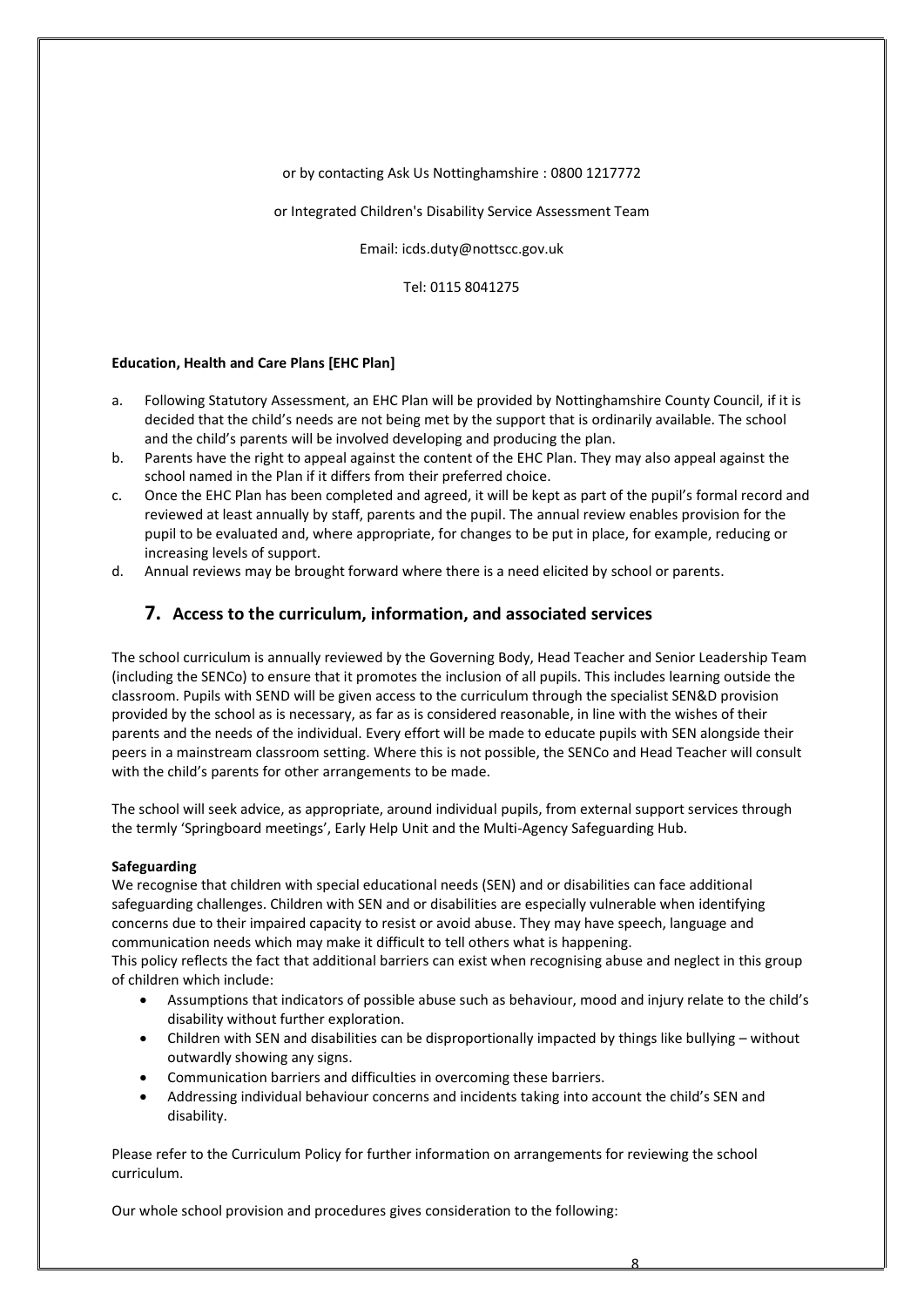- Keeping staff fully informed of the special educational needs of any pupils in their charge including sharing progress reports, medical reports and teacher feedback.
- Providing regular training and learning opportunities for staff on the subject of SEN&D and SEN&D teaching. School staff should be up to date with teaching methods which will aid the progress of all pupils including those with SEN.
- Making use of all class facilities and space.
- Using in-class provisions and support effectively to ensure that the curriculum is differentiated where necessary.
- Making sure that individual or group tuition is available where it is felt that pupils would benefit from this provision.
- Any decision to provide group teaching outside the classroom will involve the SENCo and Head Teacher.
- Setting appropriate individual targets that motivate pupils to do their best, and celebrating achievements at all levels.

The class teacher will be responsible for the setting of personalised targets for all SEND Children. In order for the child to know what they must do in order to reach that level they must also be set curricular targets. Curricular targets are the next steps in a child's learning and will describe what the child has to do to keep on track. The curricular targets might also embrace social and emotional learning where appropriate. Asking the class teacher to set curricular targets ensures the targets are kept within the realm of the class and therefore are linked closely to the work of the class as a whole and will be addressed through the teacher's regular classroom planning. The targets will then guide teaching and learning and this is the key to better progress for all children who experience barriers to learning. The role of the SENCo's will be to ensure that the personalised targets set are a reflection of the needs of the child with SEN.

# **8. Evaluating the success of provision**

In order to make consistent continuous progress in relation to SEN&D provision the school encourages feedback from staff, parents and pupils throughout the year. All children (including those with SEN) and their family are offered a Termly Learning Conference. This will give the opportunity for the child, parent/carer, class teacher and SENCo when necessary to review progress and provision and set future targets. This will be recorded, signed and any action agreed will be closely monitored. The school will endeavour to hold the review in a collaborative manner and the child's/parents' views on their progress will actively be sought.

Pupil learning capacity will also be monitored on a termly basis in line with the SEND Code of Practice and will be shared during the Termly Learning Conference.

For those children with an EHC Plan or those who are considered to have a higher level of complex need, a multi-agency meeting will be held each term and all those who support the child will be invited to attend or send a report in their absence.

There will be an annual formal evaluation of the effectiveness of the school SEND provision and policy. The evaluation will be carried out by the Head Teacher, SENCo and Governing Body and information will be gathered from different sources such as child and parent surveys/ teacher and staff surveys and Termly Learning Conferences with parents and carers. This will be collated and published by the governing body on an annual basis in accordance with section 69 of the Children and Families Act 2014. Evidence collected will help inform school development and improvement planning.

# **9. Complaints procedure**

If a parent or carer has any concerns or complaints regarding the care or welfare of their child, please refer to the complaints policy available on the school website.

# **10. In service training (CPD)**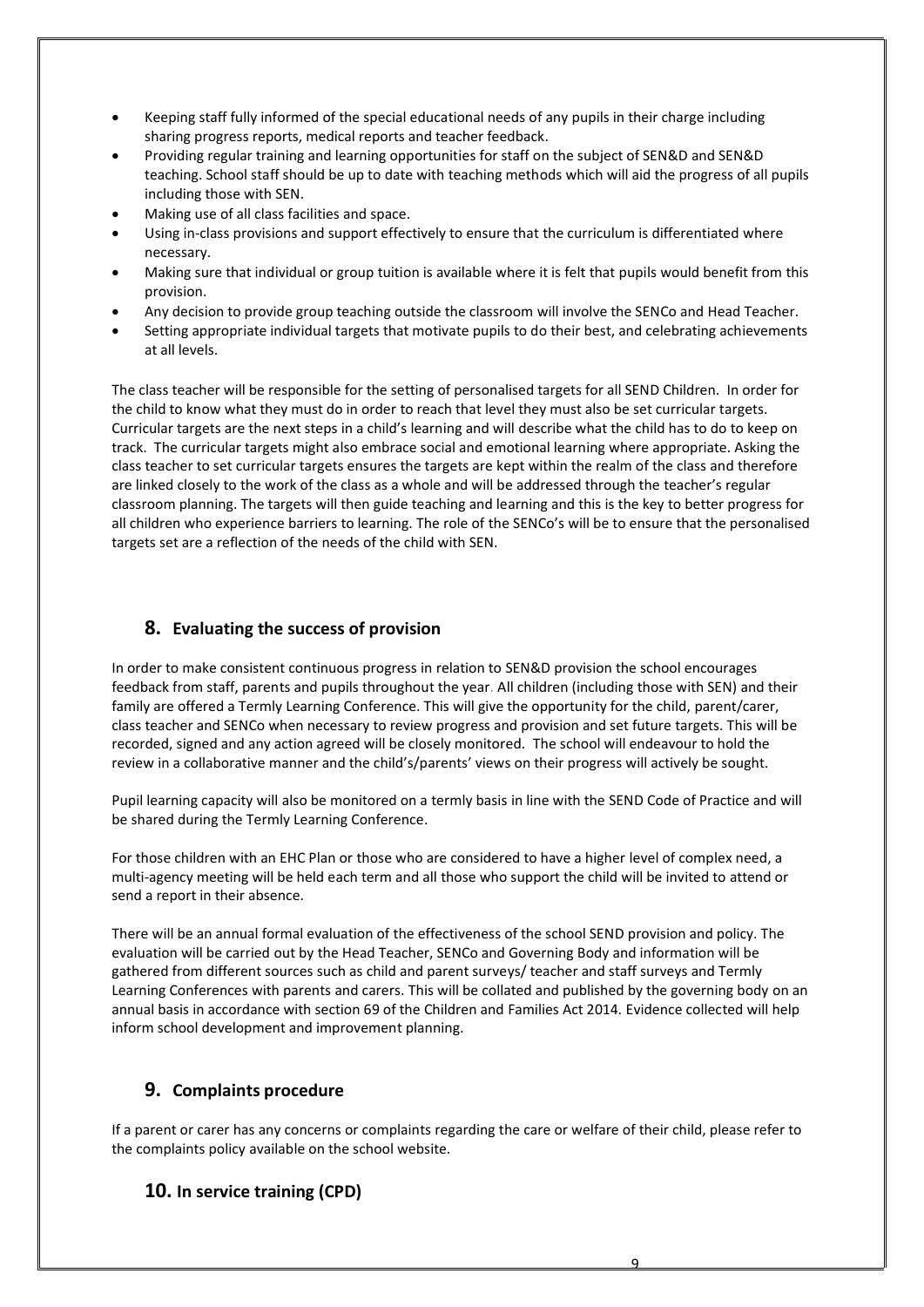We aim to keep all school staff up to date with relevant training and developments in teaching practice in relation to the needs of pupils with SEND.

The SENCo attends relevant SEND courses, Family SEND meetings and facilitates/signposts relevant SEND focused external training opportunities for all staff.

We recognise the need to train all our staff on SEND issues. The Head Teacher, SENCo's, with the Senior Leadership Team, ensures that training opportunities are matched to school development priorities and those identified through the use of provision management.

# **11. Links to support services**

The school continues to build strong working relationships and links with external support services in order to fully support our SEND pupils and aid school inclusion.

Sharing knowledge and information with our support services is key to the effective and successful SEND provision within our school. We invite and seek advice and support from external agencies in the identification and assessment of, and provision for, SEND. Any one of the support services may raise concerns about a pupil. This will then be brought to the attention of the SENCo who will then inform the child's parents.

Representatives from voluntary organisations and other external agencies are invited to liaison meetings throughout the year to discuss SEND provision and progress and keep staff up to date with legislation where appropriate.

# **12. Working in partnerships with parents**

Springbank believes that a close working relationship with parents is vital in order to ensure

- a) Early and accurate identification and assessment of SEND leading to the correct intervention and provision.
- b) Continuing social and academic progress of children with SEND.
- c) Personal and academic targets are set and met effectively.

In cases where more frequent regular contact with parent//carers is necessary, this will be arranged based on the individual pupil's needs. [The SENCo may also signpost parents of pupils with SEN to the local authority Parent Partnership service where specific advice, guidance and support may be required.]

If an assessment or referral indicates that a pupil has additional learning needs, the parents and the pupil will always be consulted with regards to future provision. Parents are invited to attend meetings with external agencies regarding their child and are kept up to date and consulted on any points of action drawn up in regards to the provision for their child.

# **13. Links with other schools**

Springbank Academy is part of White Hills Park Trust. The school is also a member of the Eastwood Family of Schools; this enables the schools to build a bank of joint resources and to share advice, training and development activities and expertise. The Family SENCo keeps the school up to date with national / current topics for consideration and implementation.

#### **Transition**

We acknowledge that transition can be a difficult time for some children and their parents/carers. Springbank will aim to support families through this time of change to ensure the transition is as smooth as possible. This will involve the sharing of information and careful planning to provide any additional requirement such as an extra visit to the new environment so the child and family can become familiar with the new setting and staff etc. We also have a teacher who is responsible for supporting transition from Primary to Secondary with the